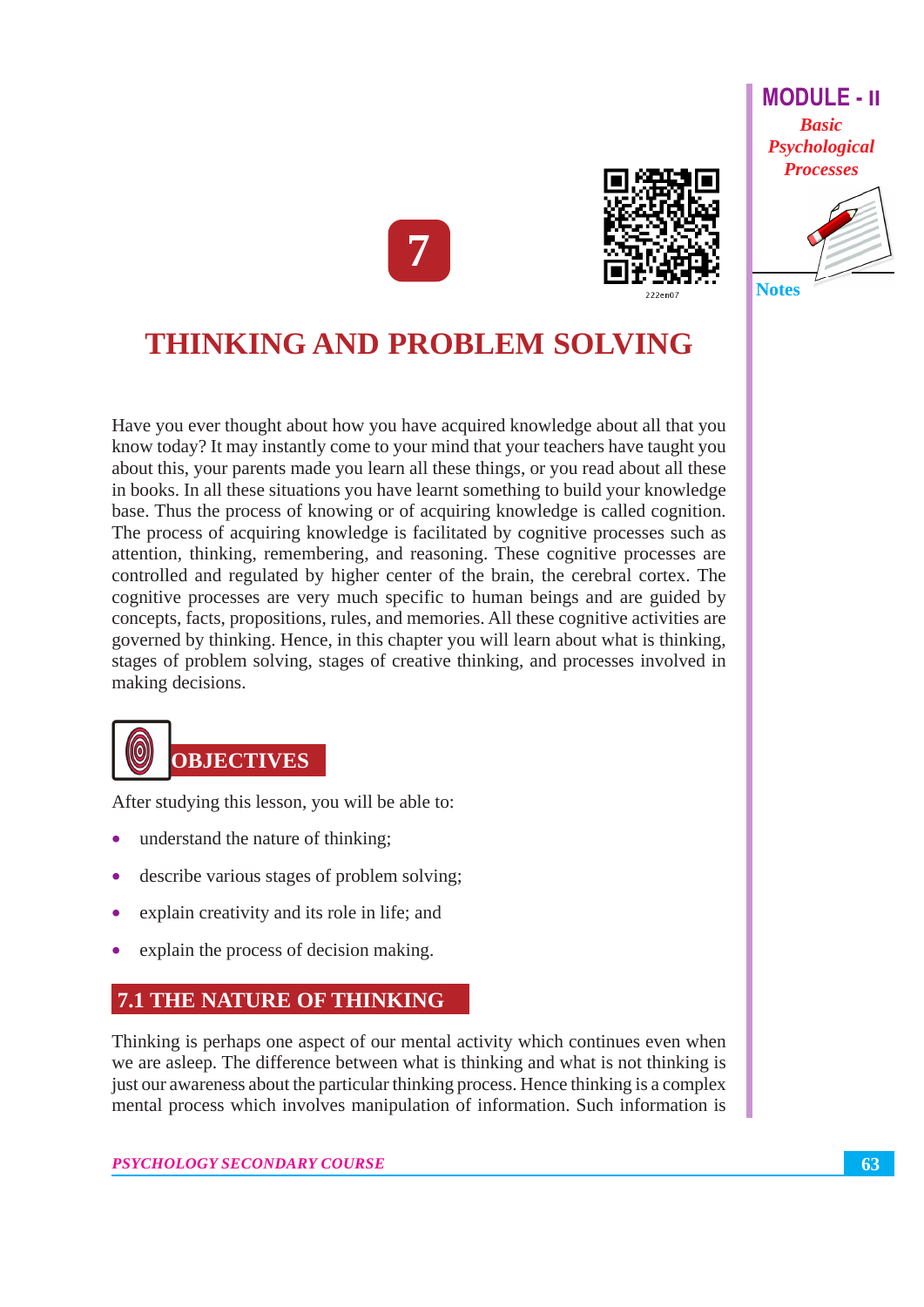#### **Thinking and Problem Solving**

#### **MODULE - II Basic** Psychological **Processes**



**Notes** 

collected through our senses (such as vision, hearing, smelling etc) from the environment, as well as the information which is stored in our memory because of our encounter with many events and situations in the past. Thinking is a **constructive** process in the sense that it helps us to form a new representation of any object or event by transforming available information. It involves a number of mental activities, such as inferring, abstracting, reasoning, imagining, judging, problem solving, and creative thinking. Such activities take place in our mind and can be inferred from our behaviours. Thinking is usually initiated by a problem and goes through a sequence of steps such as judging, abstracting, inferring, reasoning, imagining, and remembering. These steps are often directed towards solution of the problem. The example given below will help you to understand this in a better way.

In order to reach your new school on time suppose you are trying to find out the shortest route from your home to your new school. Your choice will be guided by many factors such as condition of the road, the density of traffic during your school time, safety while walking on the road etc. Finally you take a decision about the best possible shortest route after considering all these factors. Thus, a simple problem like this also requires thinking. The solution to this problem emerges after processing information that is available to us from the environment and our past experience. Thinking relies on a variety of mental structures such as **concepts** and **reasoning.** We will briefly learn about these mental structures.

**Concepts:** Concepts are one of the key elements of thinking. Concepts represent objects, activities, ideas, or living organisms. They also represent **properties** (such as "sour" or "brave"), abstractions (such as "anger" or "fear"), and relations (such as "smaller than" or "more intelligent than"). Concepts are mental structures which allow us to **organize knowledge** in systematic ways. We cannot observe them directly, but we can infer them from behaviour.

We as human beings have the capacity to abstract the essential characteristics of objects, events or whatever we perceive. For example, when we see a Potato we categorize it as 'vegetable', and when we see a towel we categorize it as 'cloth'. Whenever we encounter a new stimulus we tend to treat it as a member of a familiar or remembered category and take the same action toward it and give it the same label.

**Reasoning:** Reasoning is also one of the key aspects of thinking. It is a process that involves inference. Reasoning is used in logical thinking and problem solving. It is goal directed, and the conclusions or judgments are drawn from a set of facts. In reasoning, information from the environment and the stored information in the mind are used following certain rules. There are two types of reasoning: deductive and inductive. In deductive reasoning we try to deduce or draw conclusion from a set of initial assertions or premises; where as in **inductive reasoning** we start from available evidence to generate a conclusion about the likelihood of something. Most cases of scientific reasoning are inductive in nature. Scientists and even lay people consider a number of instances and try to determine what general rule covers them all. For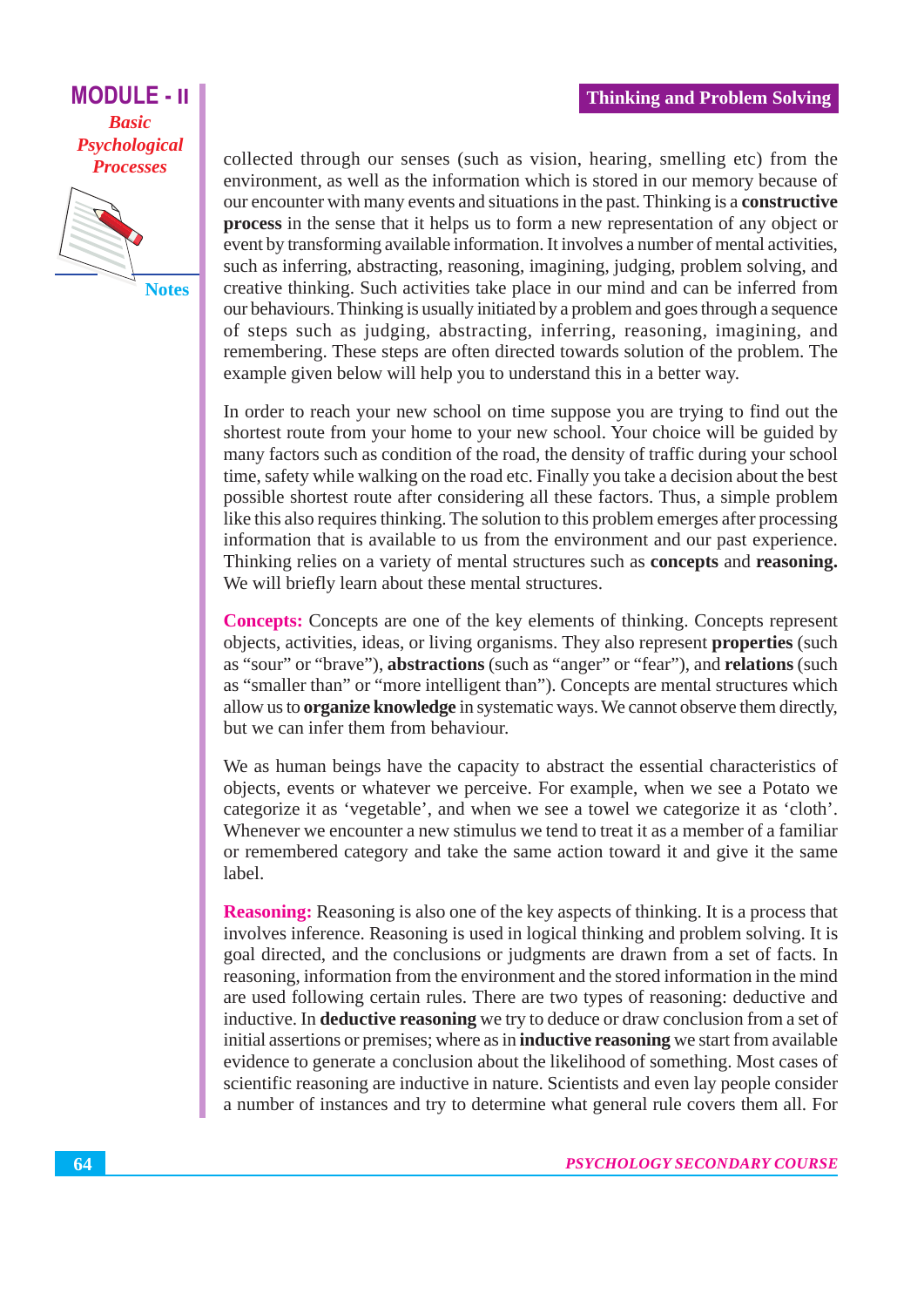#### **Thinking and Problem Solving**

example, the person is a priest, because he is wearing plain cloth, prays and eats simple food.



- 1. What is thinking?
- 2. What are the different mental components of thinking?

#### **7.2 PROBLEM SOLVING**

Problem solving is part and parcel of our daily life. Every day we solve a number of problems ranging from simple to complex. Some problems take little time where as some take much time to solve. We look for alternative solutions if do not get the right kind of resources to solve the problem in hand. In the case of solving any type of problem our thinking becomes directed and focused and we try to use all the resources, both internal (mind) and external (support and help of others) to arrive at the right and appropriate decision. For example if you want to score good marks in an exam, you study hard, take the help of teachers, friends, and parents and finally you score good marks. Thus problem solving is directed thinking focused towards dealing with a specific problem. This thinking has three elements: the **problem, the** goal, and the steps to reach the goal. There are two methods which are used prominently in problem solving. These are- "Means-end-analysis" and "Algorithms". In the case of Means-end-analysis a specific step-by-step procedure is followed for solving certain types of problems. In the case of 'heuristics' the individual is free to go for any kind of possible rules or ideas to reach the solution. It is also called rule of thumb.

**Problem Solving and Mental Set:** Sometimes we use a particular strategy/technique to solve a problem but we may or may not succeed in our effort to solve the problem. This creates a set to approach future problems that are incountered by a person. The set continues even if the problem is different. Despite this, we use the same strategy/ technique when ever we come across the same problem and again fail to reach the solution. Such phenomenon in problem solving is called mental set. A mental set is a tendency on the part of an individual to respond to a new problem in the same manner that he or she has used earlier to solve a problem. Previous success with a particular rule produces a kind of mental rigidity/fixedness/set, which hinders the process of generating new ideas to solve a new problem. A mental set inhibits or affects the quality of our mental activities. However, in solving our real life problems we often rely on past learning and experience with similar or related problems.

**MODULE - II Basic** Psychological **Processes** 



65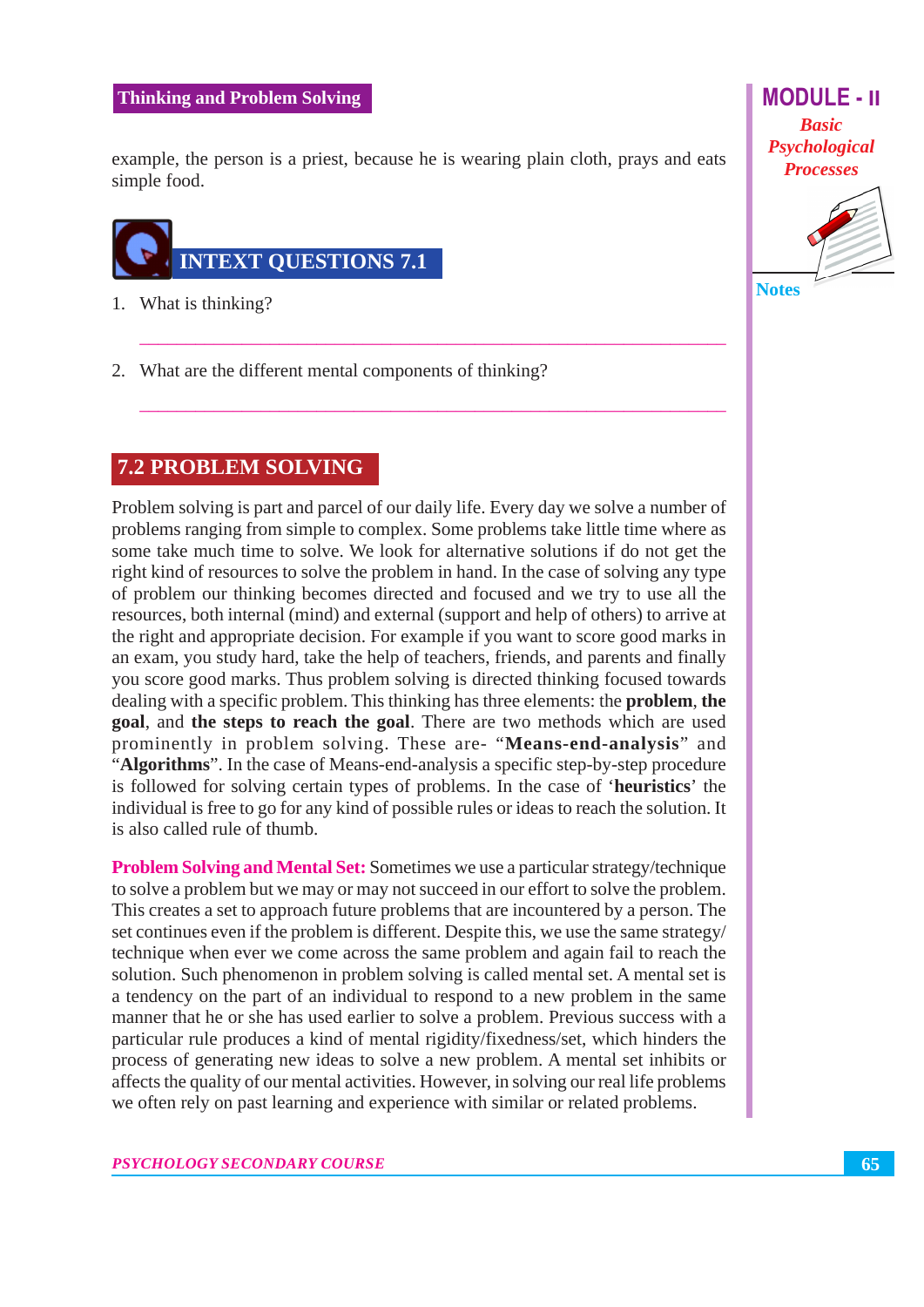#### **MODULE - II Basic** Psychological **Processes**



**Notes** 

In Activity 1 You may not be able to solve the problem, because of the mental set that one has to keep the lines within the grid of nine dots. By going outside the boundaries, you will succeed.

## **INTEXT QUESTIONS 7.2**

- 1. Define problem solving. Discuss the two types of problem solving.
- 2. Discuss the role of mental set in problem solving.

#### 7.3 CREATIVITY AND ITS ROLE IN LIFE

Do you know whatever you see around you, the things which you use for work in everyday life, the transport you use for commuting from one place to another etc are all the products of human thinking? Creativity is a particular kind of thinking which involves reaching out to the solution of a problem in a unique and novel way which was nonexistent earlier. Creativity is the mother of all inventions and discoveries in the world. Unlike routine solutions to the problems, creative solutions are novel, original, and unique, that others have not thought of before. The creative solutions or productions are sudden or spontaneous and are the outcome of a lot of work and preparation already done consciously and unconsciously. The sudden appearance of new ideas is called insight. The creative thinker can be any more such as an artist, musician, writer, scientist or sports person.

**Stages of Creative Thinking: Graham Wallas, one of the leading psychologists of** early twentieth century stated that there are five stages of creative thinking. These are Preparation, incubation, illumination, evaluation, and revision. We briefly discuss these five steps of creative thinking in the subsequent section.

- 1. Preparation: This is the first stage in which the thinker formulates the problem and collects facts and materials necessary for the solution. He/she finds that the problem cannot be solved after days, weeks, or months of concentrated effort. Unable to solve the problem the thinker deliberately or involuntarily turns away from the problem, initiating stage two i.e. incubation. At this stage of problem solving, it is important to overcome negative consequences of mental set and any kind of mental set or bias.
- 2. Incubation: This is a stage of no solution and involves a number of emotional and cognitive complexities. However, the negative effects of mental set, functional fixedness, and other ideas that interfere with the solution tend to fade. Perhaps, fatigue and too much of concern with the problem also mount up during this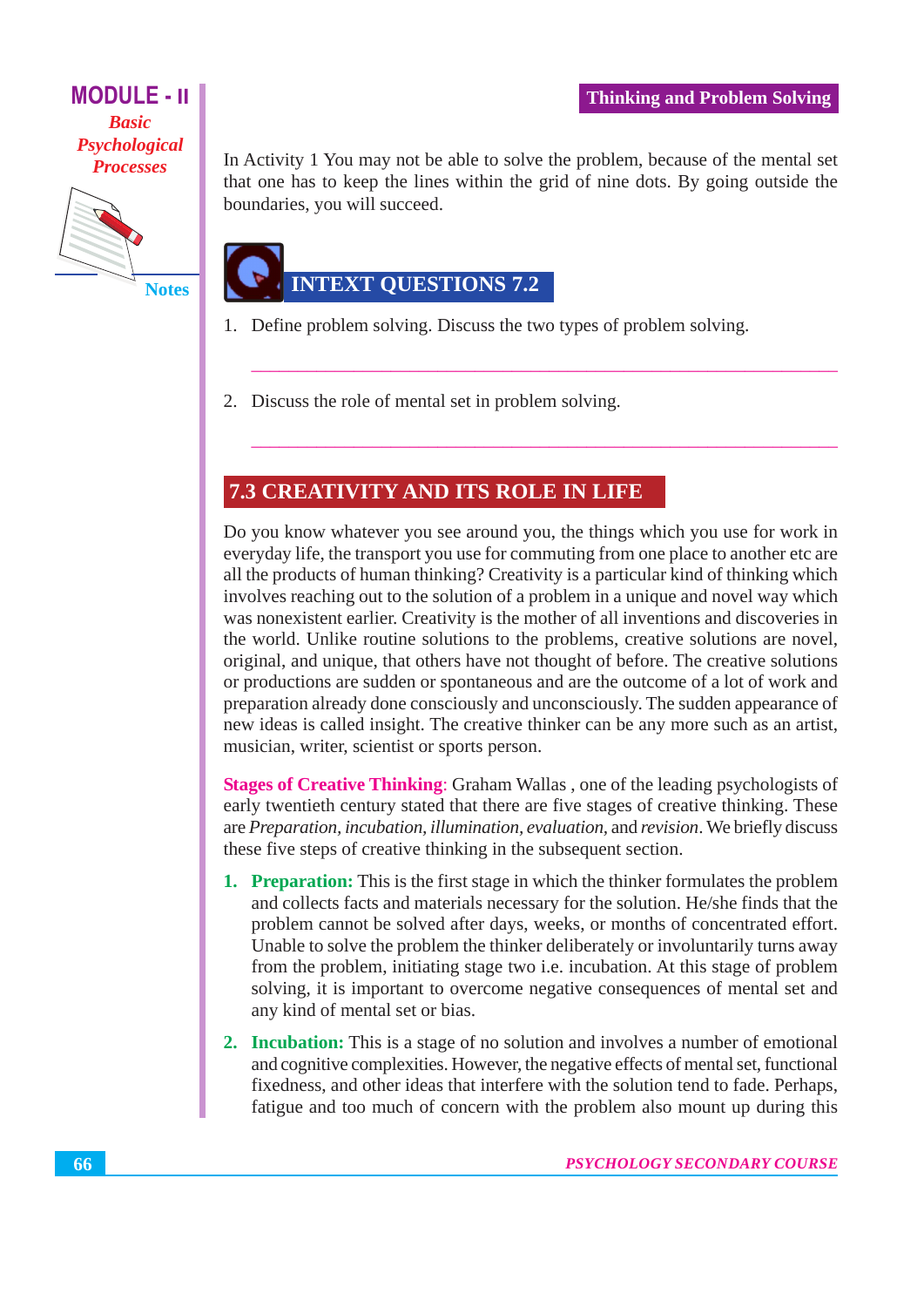#### **Thinking and Problem Solving**

period. Further, the unconscious thought processes involved in creative thinking are at work during this stage.

- 3. Illumination: In this stage a potential solution to the problem seems to be realized as if from nowhere. It is about having the insight about the possible solution. Illumination occurs with its "aha" experience when a sudden idea or solution appears into consciousness.
- 4. Evaluation: In this stage the obtained solution is verified or tested to see if it works. Frequently, the insight may turn out to be unsatisfactory, and may need some modification in the strategy of approaching the problem.
- **5. Revision:** Revision is required in the case a solution which is not satisfactory.

It has been found that creative people are generally talented (e.g. artists, musicians, mathematicians etc.), and have specific abilities. Creative people have been found to have some specific personality characteristics such as they are independent in their judgments, self-assertive, dominant, impulsive, prefer complexity, etc.



- 1. What is creativity? What are the possible characteristics of a creative person?
- 2. Discuss in brief the stages of creative thinking.

#### 7.4 DECISION MAKING

We make several decisions in our day-to-day life, such as decisions pertaining to our personal life, social life, education, career etc. When we take a decision which gives us success where as our faulty decisions do not yield the desired result. Decision making is also related with another term 'judgment'. Let us discuss these two aspects of thinking separately.

**Decision Making:** Decision- making is a kind of problem solving in which we select an appropriate alternative out of a number of alternatives available to us. For example, you have the option to choose between History and Psychology courses in your eleventh grade. You attend classes in both the subjects to decide upon the course to choose. Suppose you find that the contents of psychology are relevant, interesting and new and the teacher is intelligent, friendly, knowledgeable, and having good verbal ability; all qualities that you value in a teacher. So, on the basis of judgment about the subject and qualities of the teacher you decide to choose the psychology course.

**MODULE - II Basic** Psychological **Processes** 

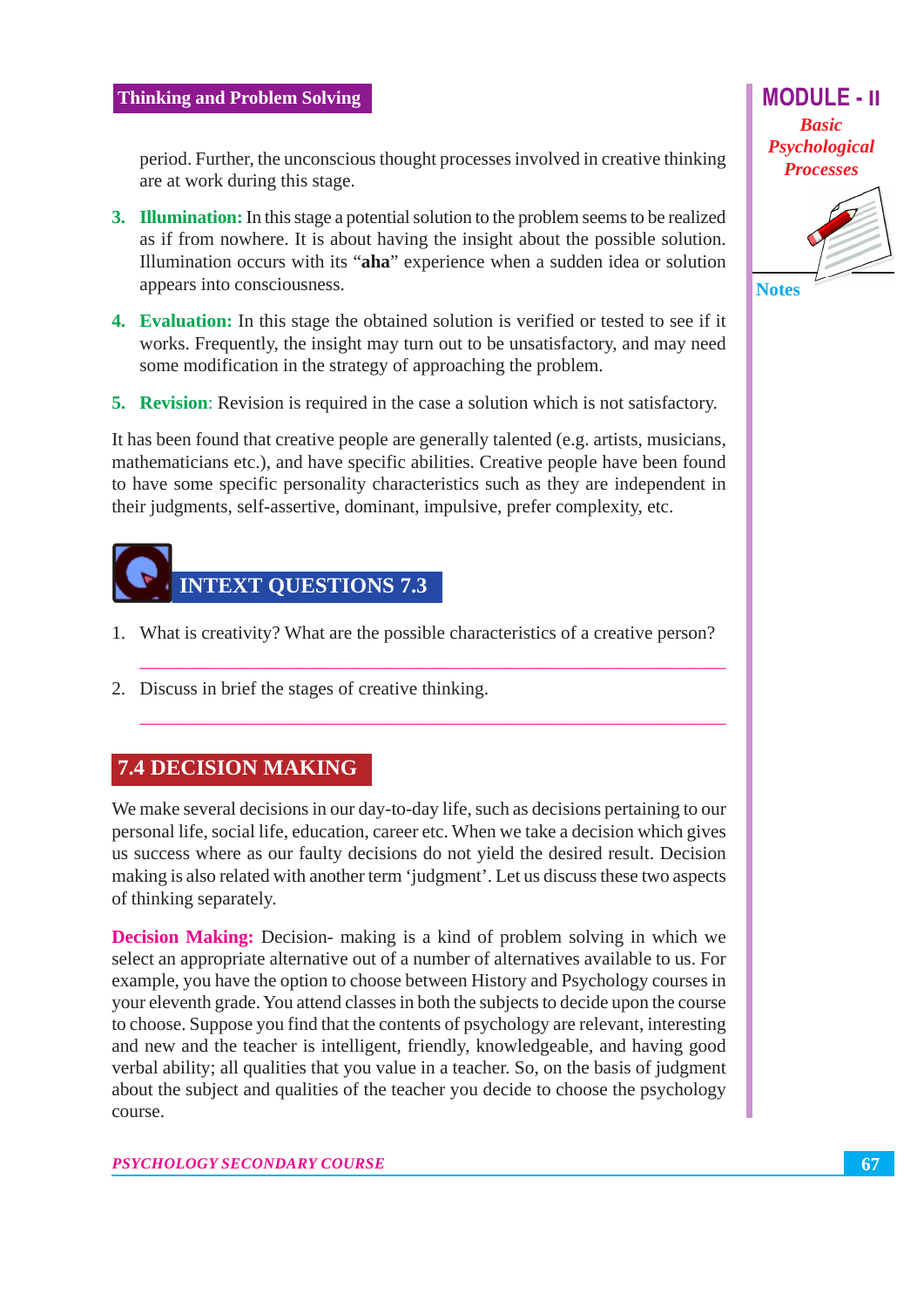#### **MODULE - II Basic** Psychological **Processes**



**Notes** 

**Judgment:** Judgment is a process of forming opinions, arriving at conclusions, and making critical evaluations about objects, events and people on the basis of available information. The process of judgment is often automatic and spontaneous. It does not require any prompting. Some judgmental choices are habitual like need for going for a morning walk before getting ready. Judgments involve evaluating information about the world (objects, events, persons, etc.), while decisions require making choices.

### **INTEXT OUESTIONS 7.4**

1. What is the difference between decision making and judgment? Discuss in brief.

# **WHAT YOU HAVE LEARNT**

- The process of knowing or acquiring knowledge is called cognition. The process  $\bullet$ of acquiring knowledge is facilitated by processes such as attention, thinking, remembering, and reasoning. These cognitive processes are controlled and regulated by higher center of the brain, the cerebral cortex.
- Thinking is a complex mental process which involves manipulation of information. Such information is collect through our senses (such as vision, hearing, smelling etc) from the environment, or is based on information which is stored in our memory because of our encounter with many events and situations in the past.
- Thinking is a constructive process in the sense that it helps us to form a new representation of any object or event by transforming available information. It involves a number of mental activities, such as inferring, abstracting, reasoning, imagining, judging, problem solving, and creative thinking.
- Concepts are one of the key elements of thinking. Concepts are mental structures which allow us to organize knowledge in systematic ways. We cannot observe them directly, but we can infer them from behaviour.
- Reasoning is another key aspects of thinking. It is a process that involves inference. Reasoning is used in logical thinking and problem solving. It is goal directed, and the conclusions or judgments are drawn from a set of facts.
- $\bullet$ There are two types of reasoning: deductive and inductive. In *deductive reasoning* we try to deduce or draw conclusion from a set of initial assertions or premises; where as in *inductive reasoning* we start from available evidence to generate a conclusion about the likelihood of something.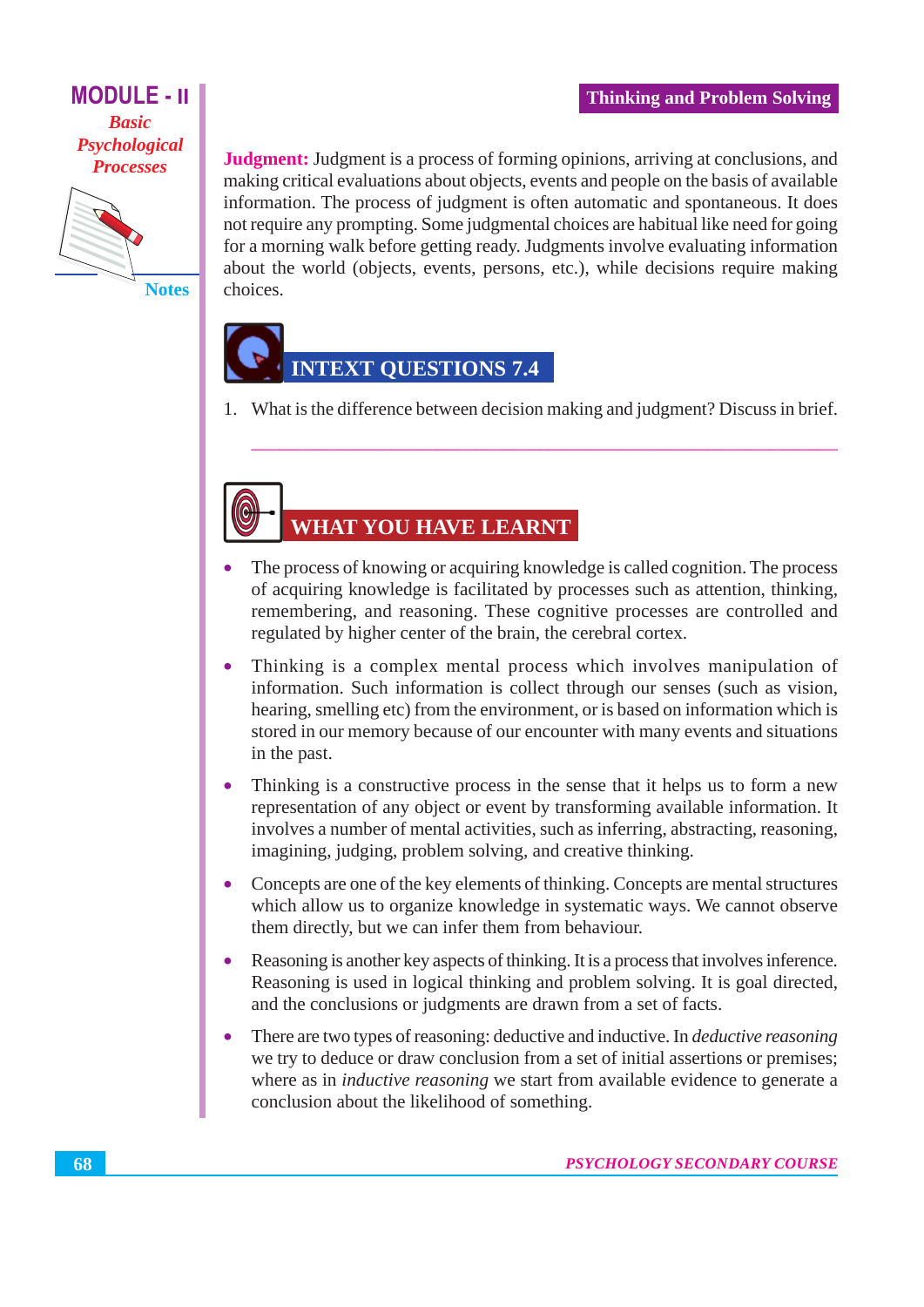- Problem solving is directed thinking focused towards dealing with a specific problem. It has three elements: the problem, the goal, and the steps to reach the goal.
- A mental set is a tendency on the part of an individual to respond to a new problem in the same manner that he or she has used earlier to solve a problem. Previous success with a particular rule produces a kind of mental rigidity/ fixedness/set, which hinders the process of generating new ideas to solve a new problem.
- Creativity is a particular kind of thinking which involves reaching out to the solution of a problem in a unique and novel way which was nonexistent earlier. Creativity is the mother of all inventions and discoveries in the world. Creative solutions are novel, original, and unique that others have not thought of before.
- There are five stages of creative thinking. These are *Preparation*, *incubation*, *illumination, evaluation, and revision.*
- Decision- making is a kind of problem solving in which we select an appropriate alternative out of a number of alternatives available to us. Judgment is a process of forming opinions, arriving at conclusion, and making critical evaluations about objects, events and people on the basis of available information.



- 1. Give any 2 examples each for (a) Concepts (b) Reasoning (c) Problem solving.
- 2. Identify any 5 creative persons who are famous in India.
- 3. Explain the concept of decision-making and its importance in daily life.

# **ANSWERS TO INTEXT OUESTIONS**

#### $7.1$

- 1. Complex mental process involving manipulation of information.
- 2. Concepts and reasoning

#### $7.2$

- 1. Directed thinking focussed towards dealing with a specific problem Means-and - analysis and Algorithms
- 2. Mental set inhibits the quality of mental activities.

#### $7.3$

1. Thinking which involves reaching out to solutions in a unique and novel way

**MODULE - II Basic** Psychological **Processes**